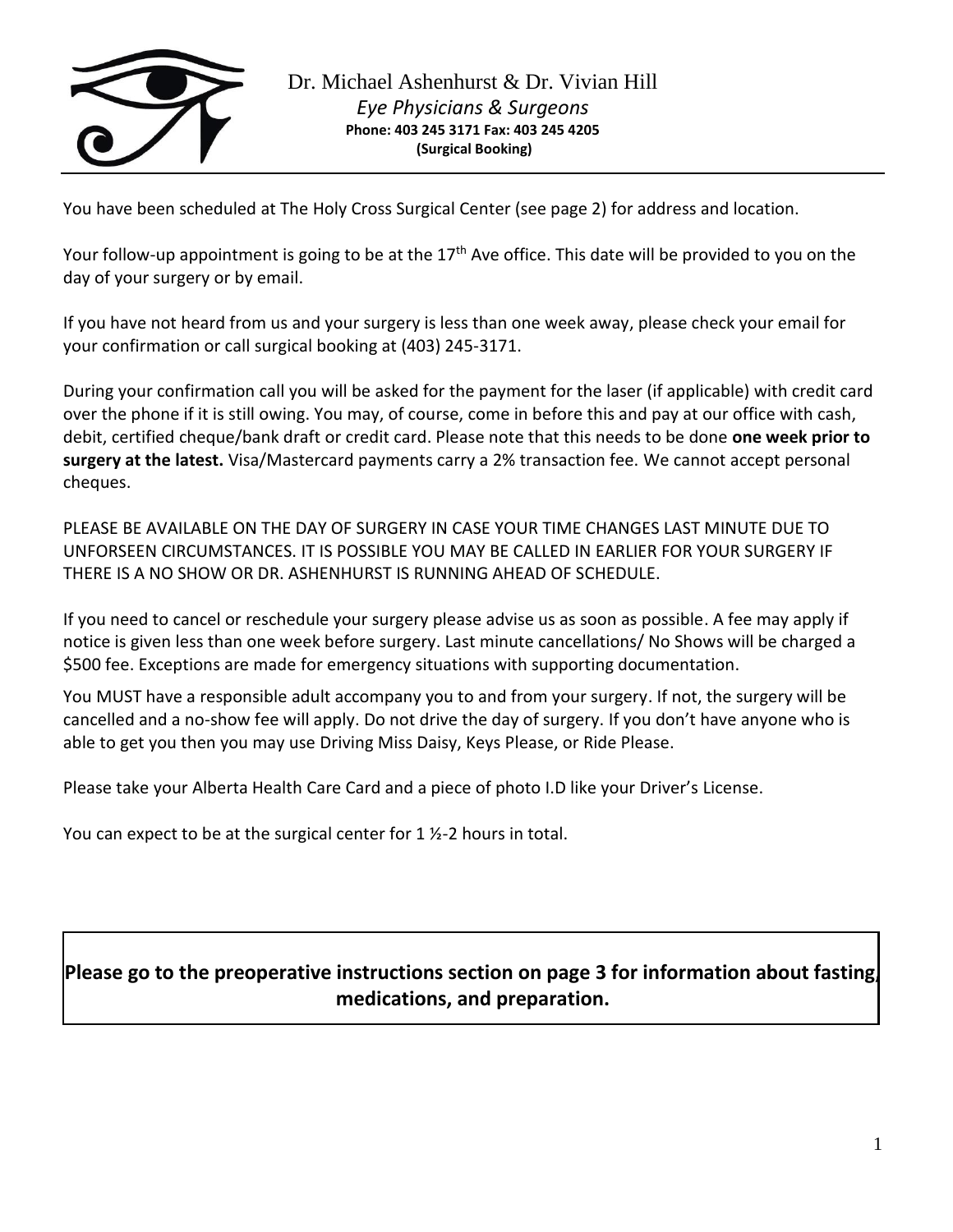# **Holy Cross Surgical Centre Unit 101, 2210 2 St SW, Calgary, AB T2S 3C3**

The easiest way to get to the surgical center is to from Macleod Trail. From Macleod Trail turn west onto 25 Ave SW followed by a right turn onto 2 St sw. The Holy Cross will be on your right-hand side. There is a paid lot in the front of the building, and paid street parking can be found throughout the neighborhood. Please proceed to the first floor unit 101 to check in at the surgical desk.

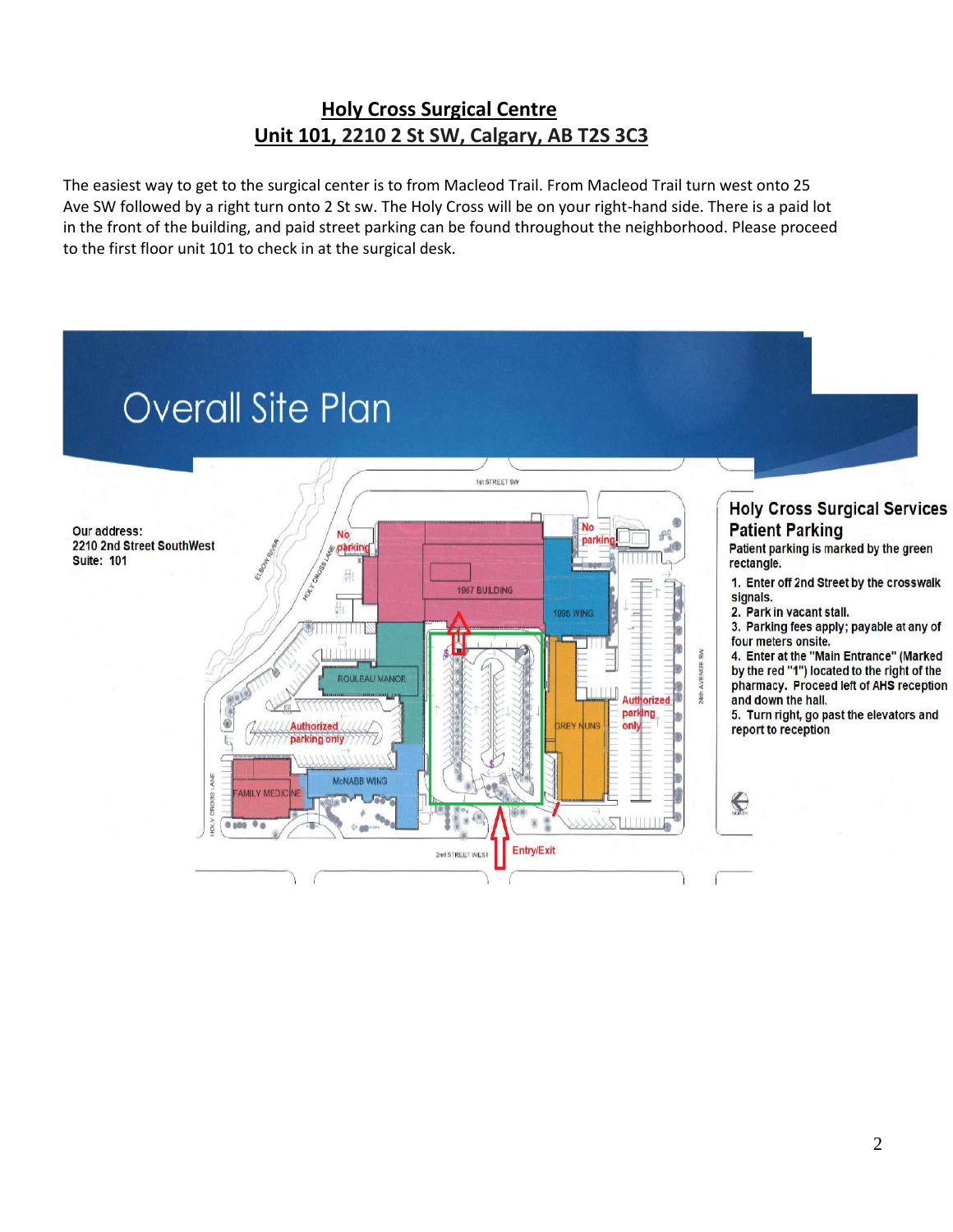## **Pre-Operative Instructions**

- **DO NOT EAT ANY SOLID FOOD OR MILK PRODUCTS FOR A MINIMUM OF 10 HOURS PRIOR TO YOUR PROCEDURE. CLEAR FLUIDS** (apple juice, water, black tea or black coffee) **ARE ALLOWED UP TO 3 HOURS BEFORE YOUR SCHEDULED SURGERY TIME.** Gum, candy, cream, orange juice, and sugar are considered food products. You must be fasting even if we are planning to use a local anesthetic. If you eat then your surgery will be cancelled and a no show fee will apply.
- *GENERAL WARNING: Smoking causes poor healing and should be avoided.*
- You must not drive or take the bus from your surgery. Please arrange to have someone there to pick you up and take you home after your surgery.
- DO continue taking prescribed medications, including blood pressure pills, on the day of surgery. Diabetic medication that needs to be taken with food will need to be taken after surgery. We will arrange surgery for diabetics in the morning to ensure you are not fasting too long.
- Blood thinners (**ASA**, **Warfarin**, **Pradaxa**, **Xarelto**) are usually discontinued 1 week prior to surgery please contact your prescribing doctor to make a specialized plan for you. Other blood thinners such as **Vitamin E, Ginko Biloba, ginger**, **garlic**, **Advil, Motrin, Naproxen,** and **green tea** need to be discontinued a week prior to surgery.

Note: Tylenol is NOT a blood thinner and can be taken as needed pre-operatively.

- Please remove ALL make-up and arrive with a clean face on the day of surgery. It is best to wash your face with soap on the day of surgery. It is OK to apply a light moisturizer.
- You will not be changing into a robe, so please wear something you are comfortable laying down in.

# **Post-Operative Instructions**

- You must be light activity for one week following any type of surgery. No bending or lifting over 10 pounds. No working out, sports, or straining.
- If you require a letter for your work, please contact surgical booking and we will write one up for you free of charge. Any extra forms like attending physician statements and short term disability forms can be filled out for a fee.
- No flying within one week of surgery.
- You can shower the following day so long as you avoid getting water or strong soaps in the eye area.
- Ice (or frozen peas) 10 minutes on and 10 minutes off. Continue for two days, while you are awake.
- Do not leave ice on for any longer than 15 minutes, as this will freeze the skin.
- After a few days you can switch to warm compresses, if you want, for comfort. It will also aid in reduction of bruising and speed up the healing process.
- Elevate the head (for night time sleeping) with an extra pillow or sleep in an easy chair for the first couple of nights. The ice and the elevation will help to reduce swelling.
- If you have external sutures, you will be prescribed an antibiotic ointment. Apply this to the incision for two weeks. If you have dissolving sutures then you may use this ointment for longer to help them dissolve faster.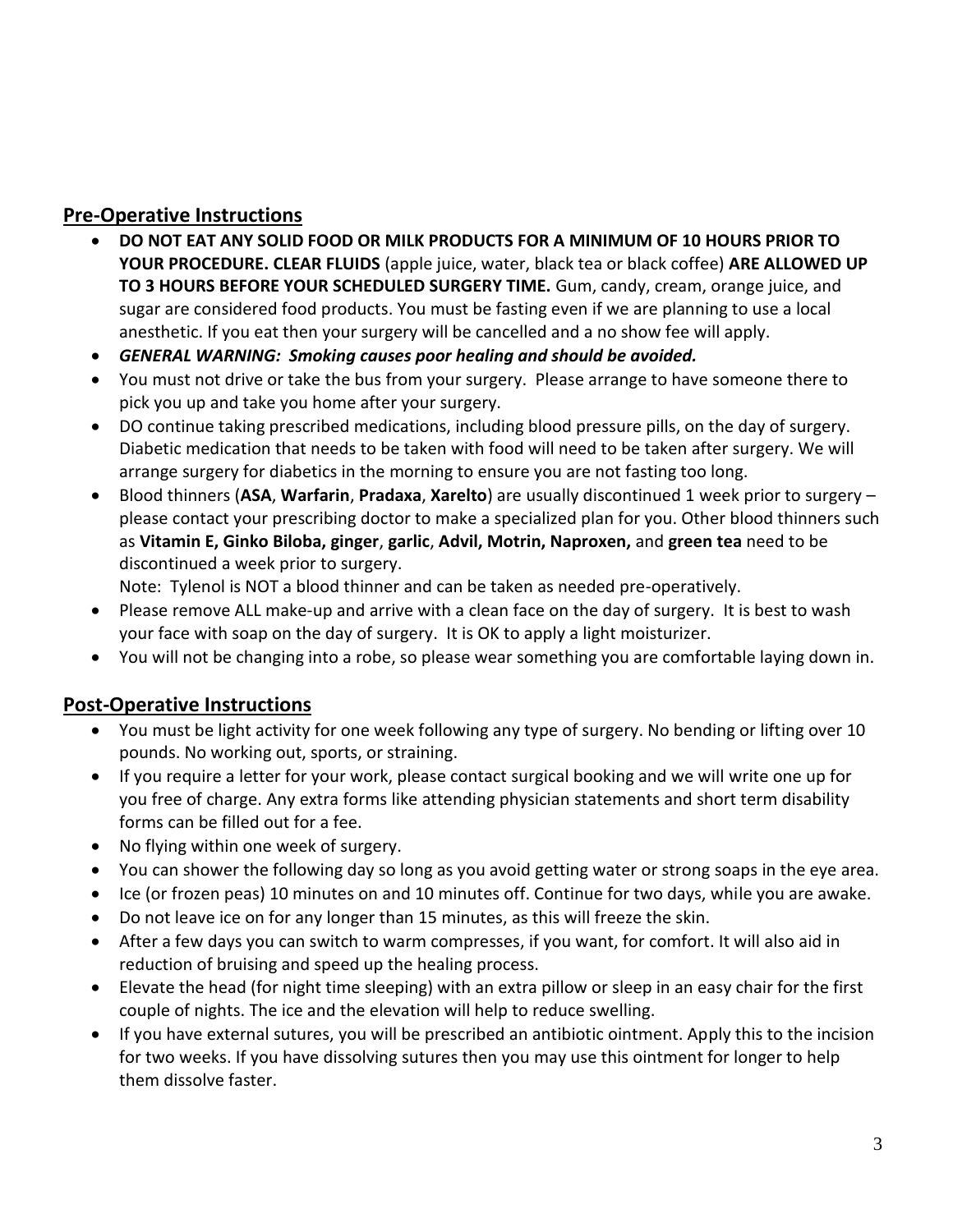- You can use artificial teardrops or tear gel as often as you like, for comfort. Your eyes will often feel stiff and not blink properly for a while after the surgery. Dry eye can be very common after surgery and the use of artificial tears will help.
- When surgery involves the inner surface of the lid you will be given a prescription for medicated drops to prevent infection and discomfort.
- You can take Advil and Tylenol (as per manufacturer's instructions) for pain if needed.
- You can use Vitamin E oil or a scar reduction gel, such as Dermatix, (available for sale at some pharmacies and also at our office) on the incision after your stitches are taken out/dissolved. We feel that Vitamin E Oil helps reduce scar tissue formation. Apply a thin layer twice per day for one month post op to help minimize scarring (SKIN INCISIONS ONLY).
- We recommend washing your face with a gentle cleanser such as **SensiCalm** by Alumier (for sale at our office) or Baby Shampoo. The Gentle Cleanser is formulated for sensitive or traumatized skin and is gentle enough to start using 48 hours post operatively.
- The use of make-up can resume one week after surgery.
- Some patients can feel regret or depression after surgery. This will usually pass as the eyelids heal.

## **What is NORMAL After Surgery**

- It is normal to have fluid collect at the lower lids where the lid and cheekbone meet. This looks like a fluid blister and will go away on its own. You can increase warm compresses in the area to speed along the process.
- Fluid may also collect under the lining (conjunctiva) and look like gel or a blister on the eye.
- Bruising, redness and swelling often last two weeks or more and are a normal reaction to the sutures. Bruising can travel down the face, sometimes even to the jawline.
- Most people's lids do not look very good one week after surgery. The lids will often appear swollen and uneven for some time after surgery. DON'T PANIC! The healing process can take months and there will be ongoing improvement. The incisions will get itchy, lumpy, and red for a time as they heal, this is normal. The skin around the eyelashes will usually be somewhat numb for a while after the surgery. This will not last forever.

### **What is NOT NORMAL After Surgery**

- Fever
- Uncontrolled swelling, bruising, pain, and loss of vision are a medical emergency. If this happens contact the office immediately or go to an emergency room.
- Excessive bleeding is rare. If you should experience excessive bleeding, apply pressure on the wound with ice packs. Lie quietly with your head elevated. Go to the nearest emergency room or contact the office if bleeding is uncontrolled. After regular office hours you can contact Dr. Ashenhurst directly.

### **Contact numbers**

**Main Office:** (403) 245-3171

**Surgical Center:** (403) 244-2500

**Dr. Ashenhurst:** (403) 390-5152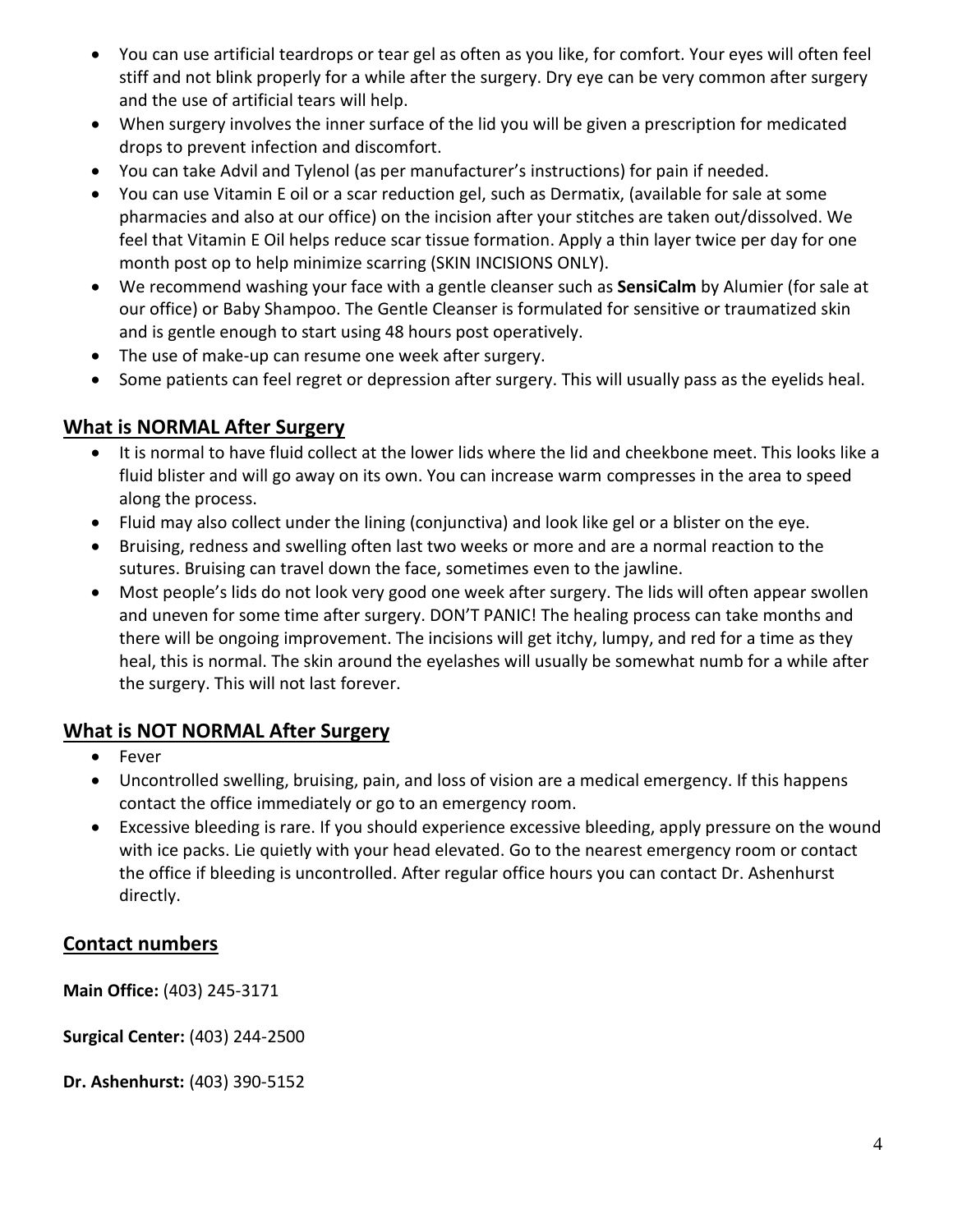#### **Laser Surgery**

Most eyelid surgeries can be performed with a cosmetic surgical laser. Laser use is an optional enhancement for surgery that may reduce postoperative bruising and wrinkling, and could enhance the cosmetic result. Alberta Health or the Calgary Health Region does not cover the laser fee and it is considered a cosmetic enhancement of the procedure and not an absolute necessity. The cost of the laser augmentation is \$400.00 plus GST.

### **Sedation**

Most eyelid procedures take 15 to 45 minutes depending on their complexity. Intravenous sedation is available and most patients prefer some mild sedation. We are unable to provide sedation if you have eaten anything within ten hours of your surgery time. There will be some discomfort during the administration of the anesthetic and after the surgery. We make every effort to make you as comfortable as possible but the perception of discomfort will vary greatly amongst different patients.

#### **Sutures**

Non-dissolving sutures need to be removed in 7-10 days. Some sutures will dissolve on their own in 2-4 weeks. Some patients have a combination of dissolving and non-dissolving sutures and still need to be seen in 7-10 days for suture removal. In special cases (i.e. out of town patients) when all "dissolving" stitches are used, removal is not necessary. Your follow-up appointment will be given to you at the time your surgery is booked. If you did not receive a follow-up appointment, you can expect a call from our office in the next few days after surgery to clarify your follow up process (if needed).

### **Risks Of Surgery**

All surgery involves general risks including but not limited to: bleeding, infection, sensory or motor nerve and tissue damage and exceedingly rarely, loss of vision, cardiac arrest or other serious bodily injury. Additional risks and complications specific to eyelid surgery are as follows:

| Dry eye                                                        | <b>Keratitis (inflammation)</b>                         |
|----------------------------------------------------------------|---------------------------------------------------------|
| Ptosis (droopy lid)                                            | Allergic reactions to suture materials                  |
| Entropion or ectropion (rotation of the lid)                   | <b>Excessive bruising</b>                               |
| <b>Scleral show</b> (more of the white of your eye is visible) | <b>Irregular or prominent scarring</b>                  |
| <b>Asymmetry (Perfect symmetry cannot always be</b>            | Under/over correction requiring revision in the form of |
| achieved)                                                      | a second surgery. (Less than 5% chance)                 |

Temporary punctal plugs are inserted in the lower lid tear drainage channel at the time of surgery for those patients having upper eyelid surgery. This is done to help retain moisture in the eye to alleviate excess dry eye post-operatively. These plugs will dissolve on their own in 2-3 weeks' time. You may find that you have extra tears running down your cheeks during this time. This is normal and is no cause for concern.